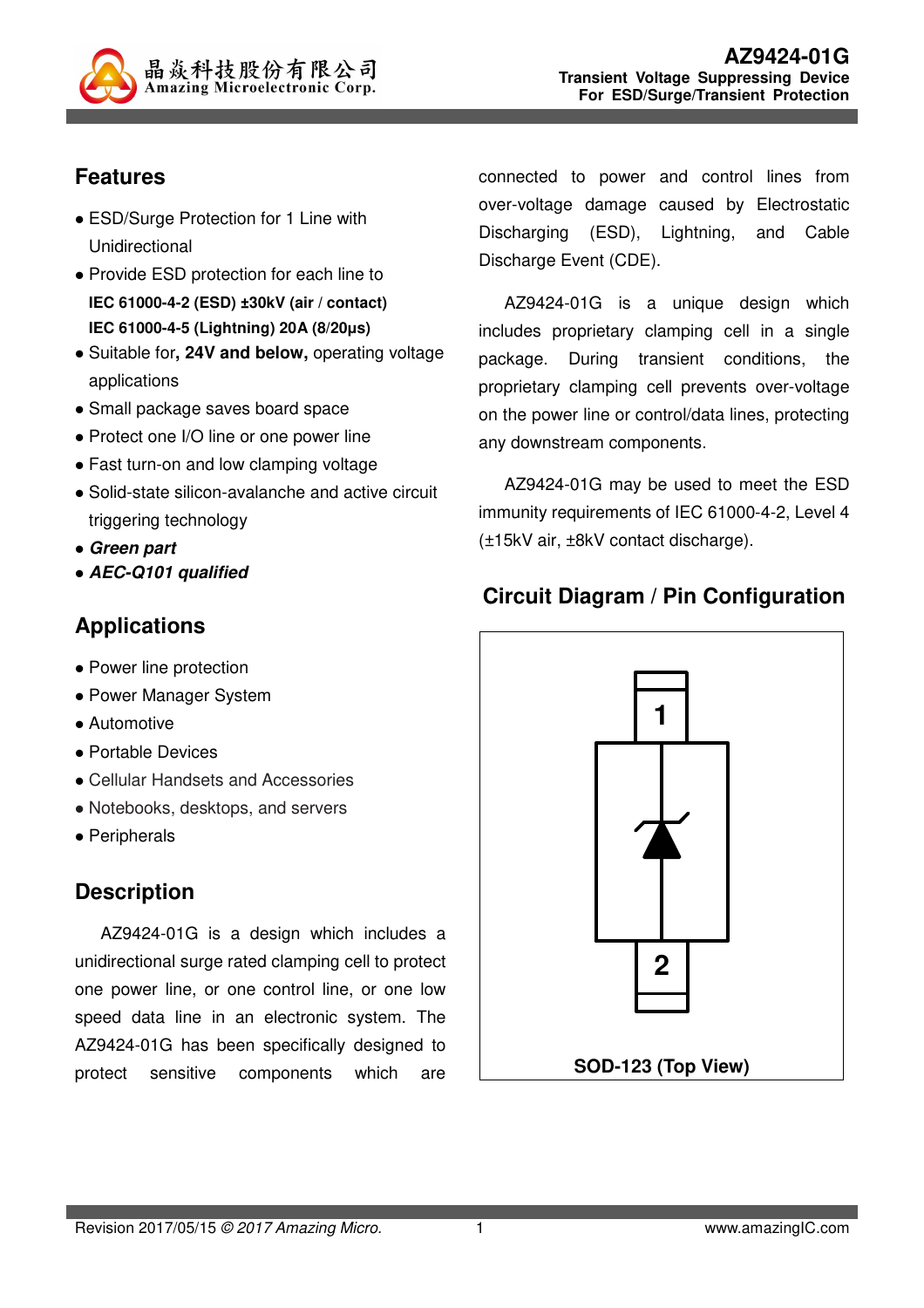

### **SPECIFICATIONS**

| <b>ABSOLUTE MAXIMUM RATINGS</b>                |                             |                 |              |  |
|------------------------------------------------|-----------------------------|-----------------|--------------|--|
| <b>PARAMETER</b>                               | <b>SYMBOL</b>               | <b>RATING</b>   | <b>UNITS</b> |  |
| Peak Pulse Current ( $tp = 8/20\mu s$ )        | Ipp                         | 20              | A            |  |
| Operating Supply Voltage (pin-1 to pin-2)      | $V_{DC}$                    | 26.4            | v            |  |
| Pin-1 to pin-2 ESD per IEC 61000-4-2 (Air)     | $V_{ESD-1}$                 | ±30             | kV           |  |
| Pin-1 to pin-2 ESD per IEC 61000-4-2 (Contact) | $V_{ESD-2}$                 | ±30             |              |  |
| <b>Lead Soldering Temperature</b>              | $T_{SOL}$                   | 260 (10 sec.)   | $^{\circ}C$  |  |
| <b>Operating Temperature</b>                   | ${\mathsf T}_{\textsf{OP}}$ | $-55$ to $+125$ | $^{\circ}C$  |  |
| Storage Temperature                            | ${\sf T}_{\text{STO}}$      | $-55$ to $+150$ | $^{\circ}C$  |  |

| <b>ELECTRICAL CHARACTERISTICS</b>       |                      |                                                                   |             |            |            |              |
|-----------------------------------------|----------------------|-------------------------------------------------------------------|-------------|------------|------------|--------------|
| <b>PARAMETER</b>                        | <b>SYMBOL</b>        | <b>CONDITIONS</b>                                                 | <b>MINI</b> | <b>TYP</b> | <b>MAX</b> | <b>UNITS</b> |
| Reverse                                 |                      |                                                                   |             |            |            |              |
| Stand-Off                               | $V_{RWM}$            | Pin-1 to pin-2, $T=25$ °C.                                        |             |            | 24         | $\vee$       |
| Voltage                                 |                      |                                                                   |             |            |            |              |
| Reverse                                 |                      | $V_{RWM} = 24V$ , T=25 °C, pin-1 to                               |             |            | 1          |              |
| Leakage Current                         | $I_{\mathsf{Leak}}$  | pin-2.                                                            |             |            |            | μA           |
| Reverse                                 |                      |                                                                   |             |            |            |              |
| <b>Breakdown</b>                        | $V_{BV}$             | $I_{BV} = 1 \text{mA}, T = 25 \text{ °C}, \text{pin-1 to pin-2}.$ | 26.7        |            | 32.7       | $\vee$       |
| Voltage                                 |                      |                                                                   |             |            |            |              |
| <b>Forward Voltage</b>                  | $V_F$                | $I_F = 15 \text{mA}, T = 25 \text{ °C}, \text{pin-2 to pin-1}.$   | 0.4         |            | 1.2        | $\vee$       |
| Surge Clamping                          |                      | $I_{PP}$ =5A, tp=8/20 $\mu$ s, T=25 °C, pin-1                     |             | 30         |            | V            |
| Voltage                                 | $V_{CL-surge}$       | to pin-2.                                                         |             |            |            |              |
|                                         |                      | IEC 61000-4-2 +8kV $(ITIP = 16A)$ ,                               |             |            |            |              |
| <b>ESD Clamping</b><br>Voltage (Note 1) | $V_{\text{clamp}}$   | Contact mode, $T=25$ °C, pin-1 to                                 | 31          |            |            | $\vee$       |
|                                         |                      | pin-2.                                                            |             |            |            |              |
| <b>ESD Dynamic</b>                      |                      | IEC 61000-4-2 0~+8kV, T=25 °C,                                    |             |            |            |              |
| Turn-on                                 | $R_{\text{dynamic}}$ |                                                                   |             | 0.2        |            | Ω            |
| Resistance                              |                      | Contact mode, pin-1 to pin-2.                                     |             |            |            |              |
| Channel Input                           | $C_{\text{IN}}$      | $V_R = 0V$ , f = 1MHz, T=25 °C, pin-1                             |             | 455        | 520        | рF           |
| Capacitance                             |                      | to pin-2.                                                         |             |            |            |              |

Note 1: ESD Clamping Voltage was measured by Transmission Line Pulsing (TLP) System.

TLP conditions:  $Z_0 = 50\Omega$ ,  $t_p = 100$ ns,  $t_r = 1$ ns.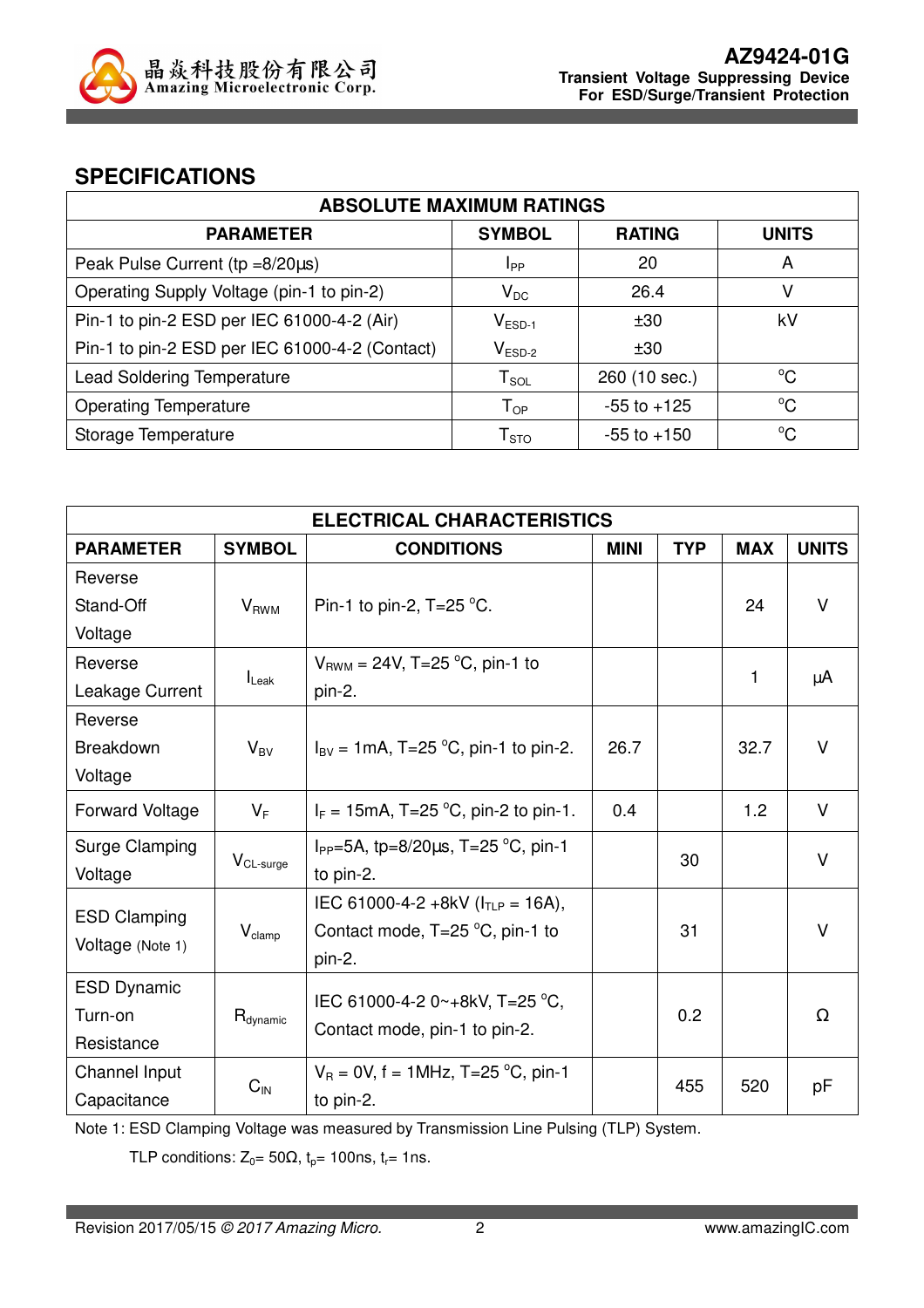

# **Typical Characteristics**







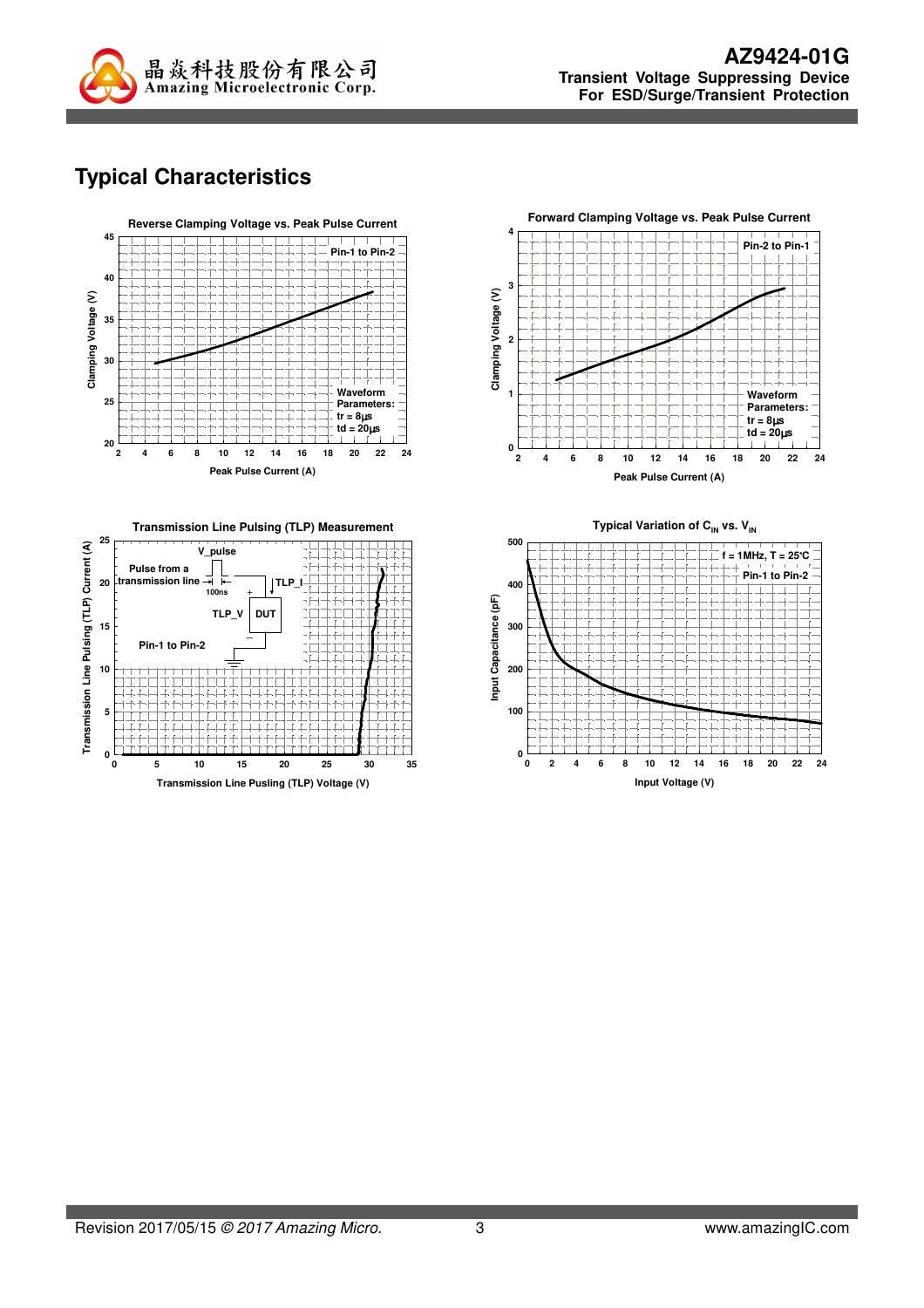

## **Applications Information**

The AZ9424-01G is designed to protect one line against system ESD/Lightning pulses by clamping them to an acceptable reference.

The usage of the AZ9424-01G is shown in Fig. 1. Protected lines, such as data lines, control lines, or power lines, are connected at pin 1. The pin 2 should be connected directly to a ground plane on the board. All path lengths connected to the pins of AZ9424-01G should be kept as short as possible to minimize parasitic inductance in the board traces.

In order to obtain enough suppression of ESD induced transient, good circuit board is critical. Thus, the following guidelines are recommended:

- Minimize the path length between the protected lines and the AZ9424-01G.
- Place the AZ9424-01G near the input terminals or connectors to restrict transient coupling.
- The ESD current return path to ground should be kept as short as possible.
- Use ground planes whenever possible.
- NEVER route critical signals near board edges and near the lines which the ESD transient easily injects to.



**Fig. 1 ESD protection scheme by using AZ9424-01G.**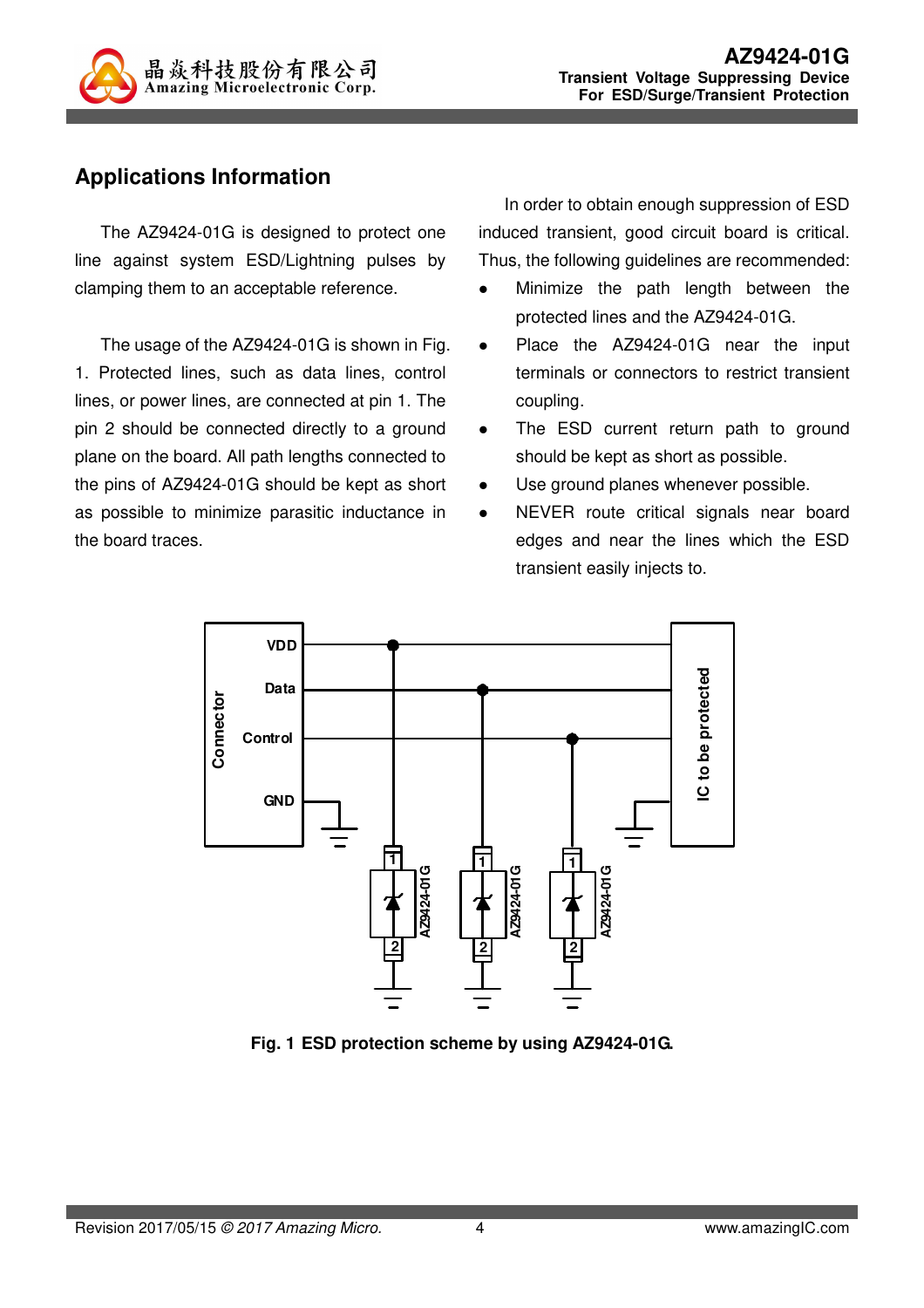

# **Mechanical Details SOD-123 PACKAGE DIAGRAMS**  TOP VIEW E E1 SIDE VIEW



#### **PACKAGE DIMENSIONS**

| <b>Symbol</b>  |             | <b>Millimeters</b> |             | <b>Inches</b> |  |  |
|----------------|-------------|--------------------|-------------|---------------|--|--|
|                | MIN.        | MAX.               | MIN.        | MAX.          |  |  |
| A              | 1.050       | 1.250              | 0.041       | 0.049         |  |  |
| A1             | 0.000       | 0.100              | 0.000       | 0.004         |  |  |
| A2             | 1.050       | 1.150              | 0.041       | 0.045         |  |  |
| b              | 0.450       | 0.650              | 0.018       | 0.026         |  |  |
| C              | 0.080       | 0.150              | 0.003       | 0.006         |  |  |
| D              | 1.500       | 1.700              | 0.059       | 0.067         |  |  |
| Е              | 2.600       | 2.800              | 0.102       | 0.110         |  |  |
| E <sub>1</sub> | 3.550       | 3.850              | 0.140       | 0.152         |  |  |
| L              | 0.500 REF   |                    | 0.020 REF   |               |  |  |
| L1             | 0.250       | 0.450              | 0.010       | 0.018         |  |  |
| θ              | $0^{\circ}$ | $8^\circ$          | $0^{\circ}$ | $8^\circ$     |  |  |

## **LAND LAYOUT**



### Notes:

This LAND LAYOUT is for reference purposes only. Please consult your manufacturing partners to ensure your company's PCB design guidelines are met.